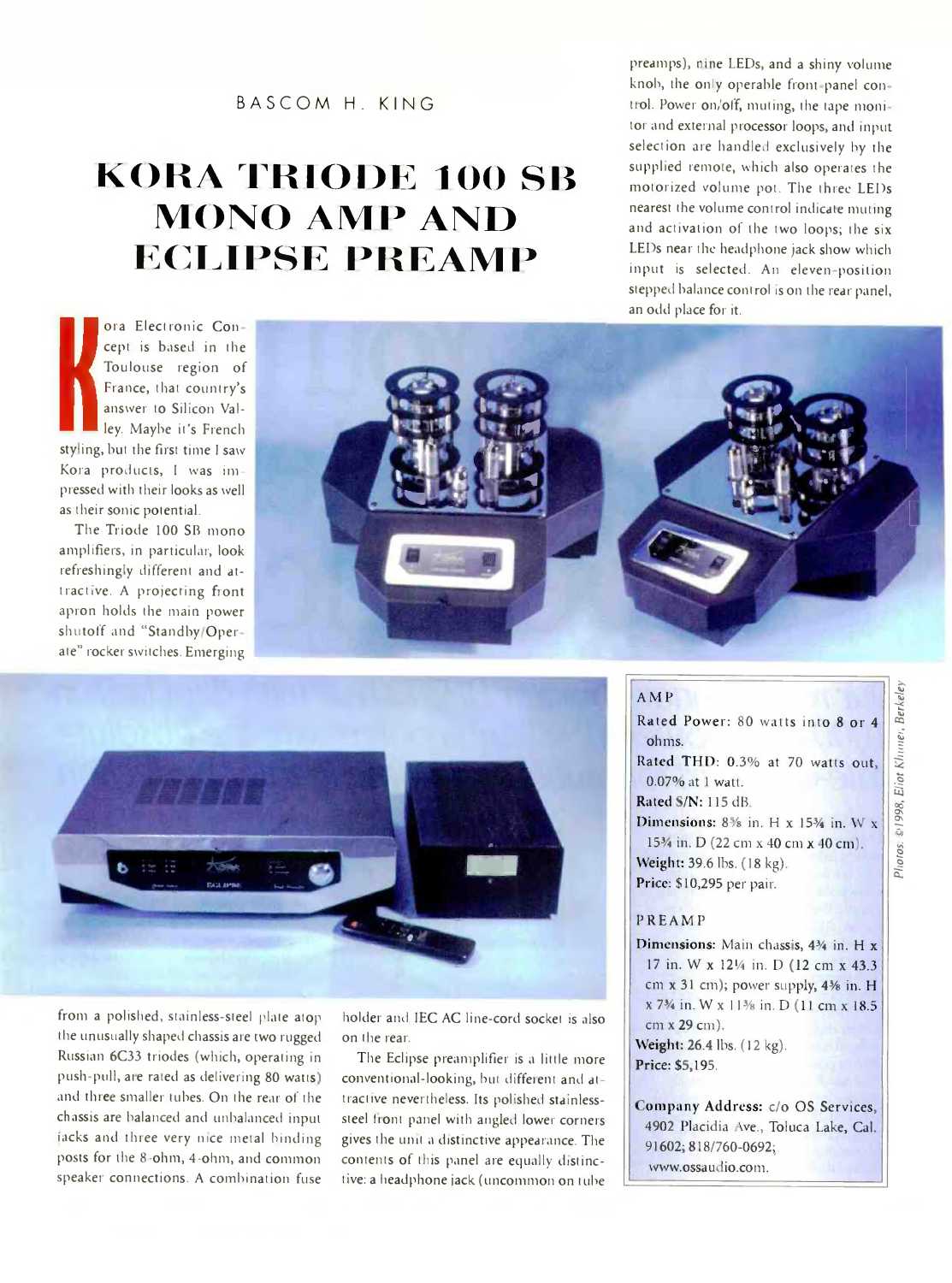level sources and for MM and MC phono, a tape monitor, and an external processor loop, all unbalanced. Besides its tape and processor outputs, the Eclipse has one balanced and two unbalanced main outputs. One of the two unbalanced outputs, labeled "H," is connected directly to the tube output stage, via a coupling capacitor. The other, labeled "L," is buffered through a simple N-channel MOS-FET circuit. Similar circuits buffer both phases of the balanced output (which uses a male XLR connector). A DB-25 connector accepts a cord from the external power supply. A hybrid unit, the Eclipse uses tubes for its line stage and transistors for its phono preamp and line output buffers.

The construction of the Triode 100 SB amplifiers is unusual, to say the least. The audio circuit board is in the chassis' central

## **THE TRIODE 100 SB'S UNUSUAL CHASSIS HOLDS SOME INNOVATIVE CIRCUITRY.**

section, beneath the polished-metal top cover. Each of the three projections from the central section holds a toroidal transformer: the main power and output transformers at the extreme left and right, the transformer for the tube heaters toward the front of the amp. The chassis is made up of two main pieces, a top and bottom. Rubber isolation between them reduces the possibility of vibration from the transformers, which are mounted to the bottom, reaching the tubes. The amplifier rests on two soft rubber feet near the rear of the chassis and a sharp, cone-shaped metal foot near the front.

The Eclipse preamp's interior is practically filled by two circuit boards. The larger board holds all audio circuitry except the input and output jacks and the volume and balance controls. The tubes plug into individual socket pins soldered to the board instead of the usual tube sockets (the Triode 100 SB amp's smaller tubes are also mounted this way). The smaller circuit board, which rests on standoffs behind the front

Also on the rear are inputs for four line-<br>panel, holds the volume control  $\frac{1}{2}$ panel, holds the volume control and its motor-control circuit, the system-control microprocessor, and the headphone driver circuit. A smaller daughter board holds the front panel's indicator LEDs and remote-control sensor. The powersupply enclosure houses a generously sized toroidal power transformer and the supply's other components.

> The Eclipse preamp and Triode 100 SB amp use many high-quality parts, and all their wiring is neat and workmanlike.

#### Measurements

Judging from the way the Triode 100 SB amp's frequency response changes with loading (Fig. 1), I'd have thought its output impedance was about 0.56 ohm. However, the damping factor I measured was lower than that impedance would suggest, ranging between 10 and 12 over most of the audio range and decreasing to about 7.7 at 20 kHz, indicating an impedance of 0.67 ohm to 1.04 ohms.

Rise and fall times for ±5-volt output into 8 ohms on the 8-ohm tap were about 4.4 microseconds. The Kora amp's square-wave response (Fig. 2) exhibits some ringing at 10 kHz even with a purely resistive load. When a 2-microfarad capacitance is connected across the load, this ringing becomes rather severe; therefore, electrostatic speakers might not be the best choice for use with this amp. The 40-Hz square wave has more tilt than I like to see; this relates to the rolled-off bass seen in Fig. 1. (Unless otherwise noted, all measurements are for the amp that I designated Amp 1 and were taken with unbalanced input.)

Figure 3 shows the Triode 100 SB's common-mode rejection ratio for the balanced input; results were nearly identical for both units. Over most of the audio range, CMRR decreases at 6 dB per octave as frequency rises and is a mere 10 dB at about 15 kHz, which is not too good. Signals fed through the unbalanced input were not inverted, but



**Fig. 1— Frequency response of Triode 100 SB amp as a function of loading on the 8-ohm tap.**



**Fig. 2— Square-wave response of Triode 100 SB for 10 kHz into 8-ohm load (top), 10 kHz into**

**8 ohms paralleled by 2 pF (middle), and 40 Hz into 8 ohms (bottom); all tests made at 8-ohm tap.**



#### **Fig. 3— Common-mode rejection ratio for amplifier's balanced input.**

signals fed through the balanced input were, at least when pin 2 carried the positive input phase (the normal U.S. practice). Impedance at 1 kHz was 33.1 kilohms at the unbalanced input and 75.3 kilohms at the balanced input.

The amp's distortion (Fig. 4) is satisfactorily low, and the way distortion varies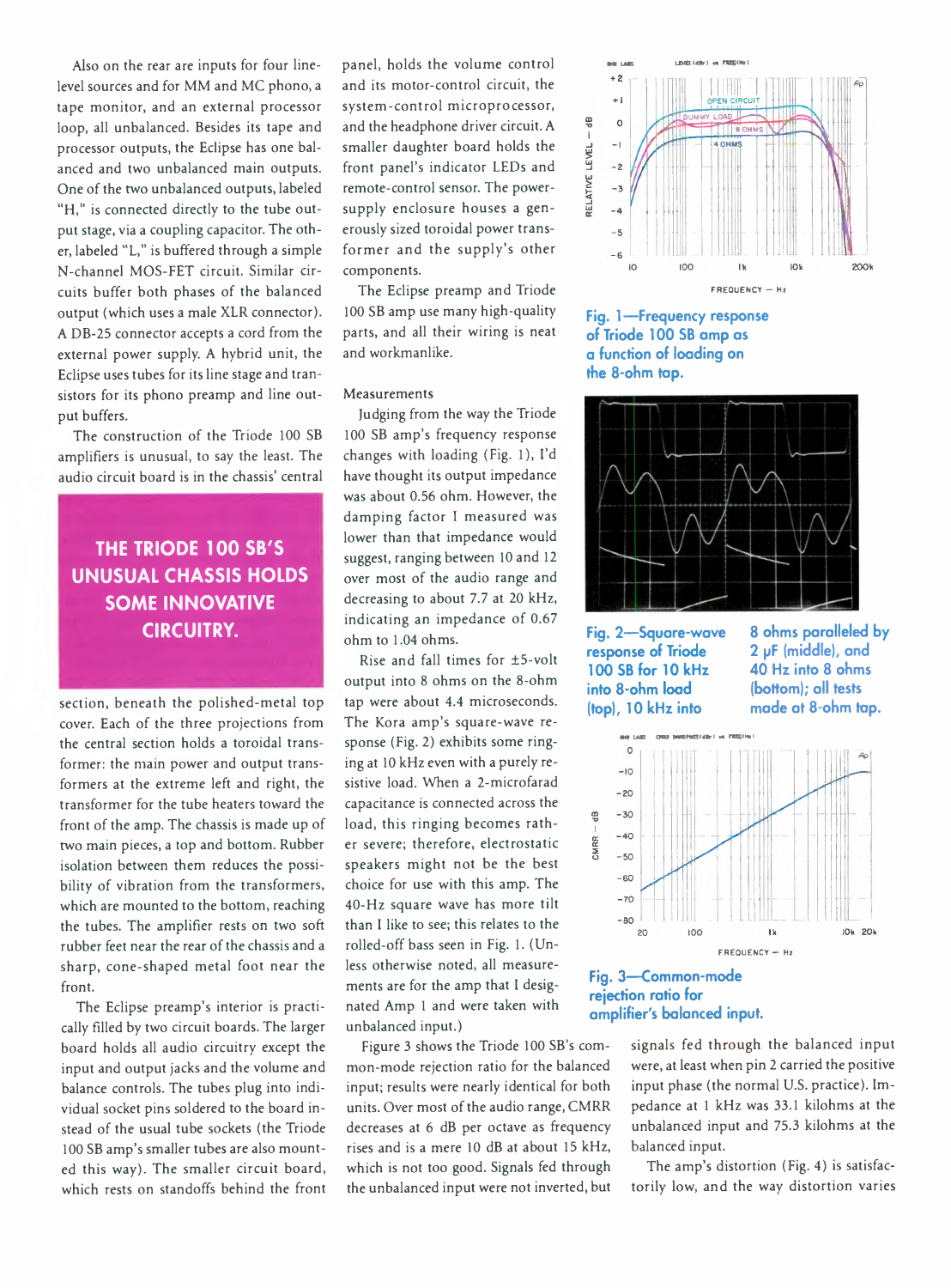

**Fig. 4— Amplifier's THD + N at 1 kHz and SMPTE IM distortion vs. power output, at 8-ohm tap.**



**Fig. 5— Amplifier's THD + N vs. frequency, 8-ohm load on 8-ohm tap.**



**Fig. 6— Spectrum of amp's harmonic-distortion residue.**

| <b>TABLE I</b> -Noise and input sensitivity, Triode 100 SB amplifiers. |                  |       |                  |       |  |
|------------------------------------------------------------------------|------------------|-------|------------------|-------|--|
|                                                                        | AMP <sub>1</sub> |       | AMP <sub>2</sub> |       |  |
|                                                                        | BAL.             | UNBAL | BAL.             | UNBAL |  |
| IHF S/N, dB                                                            | 86.7             | 84.5  | 88.4             | 92.1  |  |
| <b>IHF Sensitivity, mV</b>                                             | 171.3            | 151.9 | 176.6            | 150.3 |  |
|                                                                        |                  |       |                  |       |  |
| Output Noise, µV                                                       |                  |       |                  |       |  |
| Wideband                                                               | 406.2            | 408.1 | 234.8            | 214.8 |  |
| $22$ Hz to $22$ kHz                                                    | 358.5            | 270.1 | 204              | 134.4 |  |
| 400 Hz to 22 kHz                                                       | 156.3            | 228.7 | 125.5            | 81.5  |  |
| A-Weighted                                                             | 130.2            | 168.9 | 107.6            | 69.7  |  |
|                                                                        |                  |       |                  |       |  |

with loading is typical for tube amplifiers: When the load impedance is twice the tap's designated load (e.g., 16 ohms on the 8-ohm tap), maximum power at low distortion falls; when the impedance is half the tap's rating, power stays the same but distortion rises. The Triode 100 SB's total harmonic distortion plus noise  $(THD + N)$  rises with frequency above 1 kHz (Fig. 5), which is typical of most amps. The Kora amp's low-frequency distortion is very good at low to medium output levels; at 70 watts, however, it becomes excessive below 30 Hz. Figure 6 is a spectrum of the amp's harmonic-distortion residue for a 1-kHz signal at an output level of 10 watts into an 8-ohm load on the 8-ohm tap.

Dynamic power attainable at the 8-ohm tap was 63 watts with a 16 ohm load, 90 watts into 8 ohms, and 105 watts with 4-ohm loading. Based on Kora's 80-watt rating for the amp, the Triode 100 SB's dynamic headroom is about 0.5 dB. The output level at which clipping became visible on an oscilloscope (typically about 0.5% to 1% distortion) was about 80 watts, yielding a clipping headroom above rated power of 0 dB. Noise and sensitivity are listed in Table I.

The Triode 100 SBs drew 1.14 amperes from the AC line in standby mode and 1.6 amperes in operation. Overall feedback was about 16 dB.

The frequency response of the Eclipse preamplifier's line section is shown in Fig. 7. The direct ("H")

> output exhibits some peakiness with the IHF load, which is more capacitive than the instrument load. The buffered ("L") output, however, was virtually the same with either load, so only the response with instrument load is plotted. Response at

the balanced outputs is pretty much like the response at the buffered outputs. Frequency response was essentially constant at all volume-control settings.

Rise and fall times at ±5-volt output ranged from 3.2 to 3.8 microseconds with instrument or IHF loading for all but the tape outputs. A 40-Hz square wave had about 12% tilt at the direct outputs with either the instrument or IHF load. At the buffered outputs, there was essentially no tilt with instrument loading and about 6%

## **I CONSISTENTLY FELT THAT THE ECLIPSE PREAMP SOUNDED VERY GOOD WITH LINE-LEVEL SIGNALS.**

tilt with the IHF load. Signals were not inverted except when fed via the MC phono input. Output impedance at 1 kHz was 18 ohms for the buffered outputs, 284 ohms for the direct outputs, 30 ohms for the balanced outputs, and a very high 32.5 kilohms at the tape outputs. The high-level inputs' impedance was about 170 kilohms.

The preamp's  $THD + N$  was pretty constant with load and frequency at the balanced outputs and, as you'd expect, was least constant at the direct unbalanced outputs; distortion at the buffered unbalanced outputs (Fig. 8) falls between these extremes. The curves shown are for IHF loading; with instrument loading, there was about as much distortion but it varied less with frequency. Although I've plotted distortion for output levels up to about 8 volts, the maximum level the preamp outputs have to deliver is perhaps 1 to 2 volts, at which levels distortion is quite negligible. In a circuit like the Eclipse's, with an amplifier stage before the volume control (see "Technical Highlights"), the input overload characteristics are of interest. With the line-stage gain set to 0.1, or -20 dB, the line input could accept about 15 volts before clipping—more than enough for any conceivable signal—and its distortion at 2 volts was about 0.09% from 20 Hz to 20 kHz.

As usual, interchannel crosstalk increased with frequency at 6 dB per octave. With the volume control set at -20 dB, left-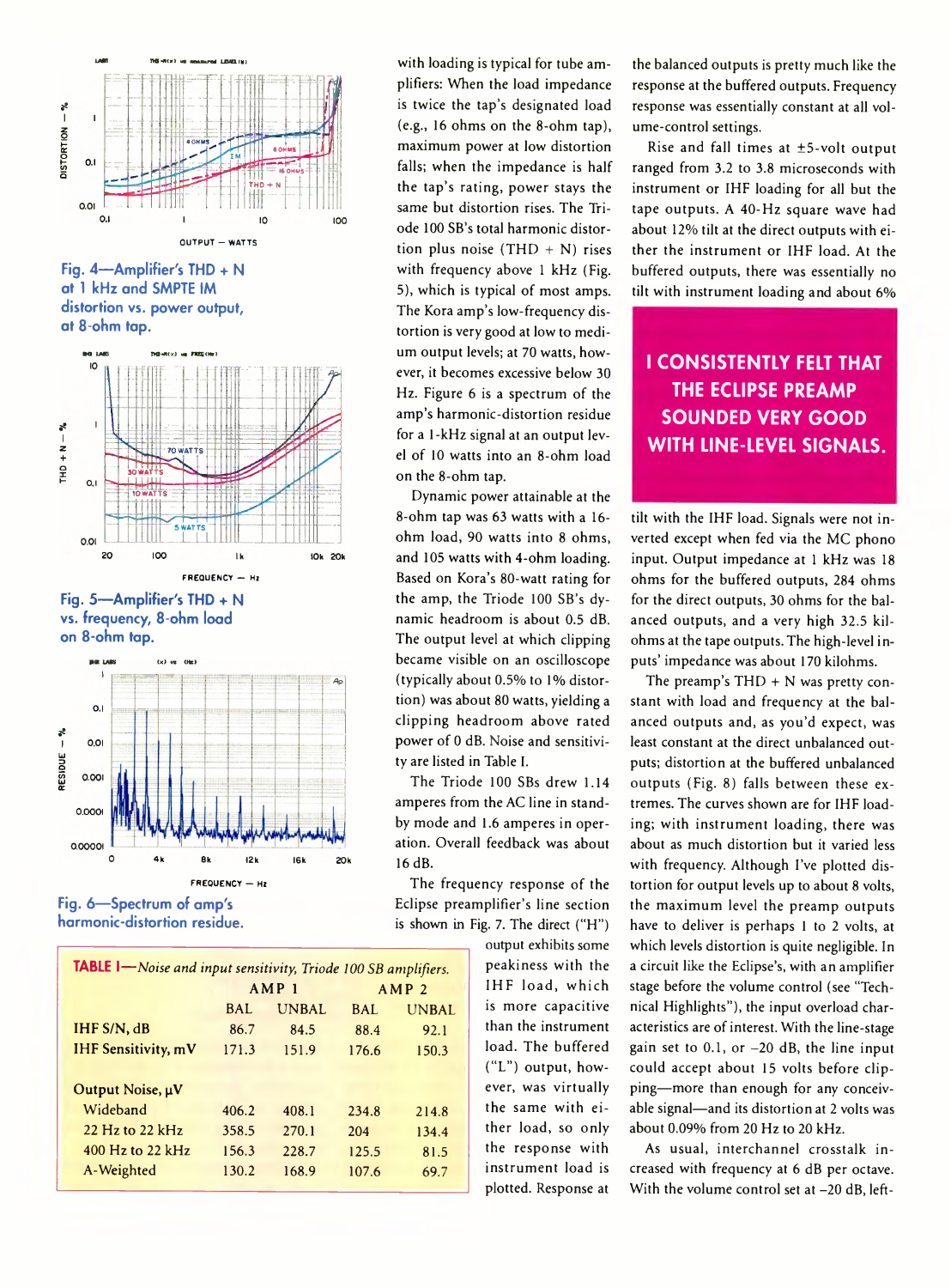# Equipment used

Equipment used in the listening tests for this review consisted of:

- CD Equipment: PS Audio Lambda Two Special and modified Sonic Frontiers SFT-1 CD transports, Panasonic DVD-A310 DVD player used for CD play, Genesis Technologies Digital Lens anti-jitter device, and Classé Audio DAC-1 and Sonic Frontiers Processor 3 D/A converters
- Phono Equipment: Kenwood KD-500 turntable, Infinity Black Widow arm, Win Research SMC-10 moving-coil cartridge, and Vendetta Research SCP2-C phono preamp
- Additional Signal Sources: Nakamichi ST-7 FM tuner, Nakamichi 1000 cassette deck, and Technics 1500 openreel recorder
- Preamplifiers: Sonic Frontiers Line-3, Dynaco PAS-2, and First Sound Reference II passive
- Amplifiers: Quicksilver Audio M135 mono tube amps and Bel Canto SET 40 and Audio Note Conqueror singleended stereo tube amps
- Loudspeakers: B&W 801 Matrix Series 3s, alone and as subwoofers with Dunlavy Audio Labs SC-III speakers, and Lowther PM5A drivers in modified Lowther Club Medallion II cabinets
- Cables: Digital interconnects, Illuminati DX-50 (AES/EBU balanced); analog interconnects, Tara Labs Master, Audio Note AN-Vx, and Music and Sound (unbalanced); speaker cables, Transparent Cable MusicWave Reference, Jena Labs Speakeasy Twin Three, and Madrigal Audio Laboratories HF2.5C

to-right crosstalk was below -100 dB at 100 Hz, -83 dB at 1 kHz, and -57 dB at 20 kHz. With volume at -6 dB, crosstalk was about 10 dB lower (surprising, as many preamps' crosstalk is highest at that setting) and was also lower than at full volume. In the rightto-left direction, crosstalk was about 7 dB better. Volume control tracking was quite good, the two channels matching within 0.4 dB down to 60 dB of attenuation.

ASSOCIATED My review sample of the Eclipse and the some states and the some states of the some states of the some states of the some states of the some states of the some states of the some states of the some states of the My review sample of the Eclipse termittent noise in the first stage of its line amplifier. As a result, noise measurements with the volume turned up fully were higher than they might have been, yielding worst-case A-weighted output noise figures of 245 microvolts from the left (worse) channel's buffered output, 311.8 microvolts from the unbuffered output, and 613.4 microvolts from the balanced output. (The right channel's noise readings were lower: 84.8, 98.7, and 195.7 microvolts, respectively.) This intermittent noise had little effect on the IHF signal-to-noise ratios, which are made at lower volume settings. Left-channel (worstcase) IHF S/N was 79.1 dB at the buffered output, 78.6 at the unbuffered output, and 74.6 dB at the balanced output; right-channel figures were all just over 8 dB better. Worst-case IHF S/N results for the MM and MC phono inputs were 76.4 dB and 68.4 dB, respectively, with no more than 1 dB variation between channels. The phono input readings were taken at the tape outputs. Input sensitivity data is listed in Table II.

> The RIAA equalization error of the Eclipse's phono stage (Fig. 9) indicates a rather large drop in level with the IHF load, caused by the phono stage's fairly high output impedance, 6.5 kilohms. There is also, in my opinion, too much bass rolloff. Results shown are for the MM input; those for the MC input were essentially identical except for being about 1 dB further down at 20 Hz.

> The overload resistance of phono preamps that use passive interstage RIAA equalization, as the Eclipse's does, is often compromised at high frequencies. Such was the case here. With instrument loading, the preamp could deliver 3 volts at only 3% harmonic distortion at all frequencies up to 3 kHz. But above that frequency, the phono section's input stage began



**Fig. 7— Frequency response of Eclipse preamp at direct ("H") and buffered ("L") inputs; see text.**



**Fig. 8—THD + N vs. load and frequency for preamp's buffered output.**

![](_page_3_Figure_17.jpeg)

**Fig. 9— RIAA equalization error.**

![](_page_3_Figure_19.jpeg)

**Fig. 10— MM phono section's THD + N.**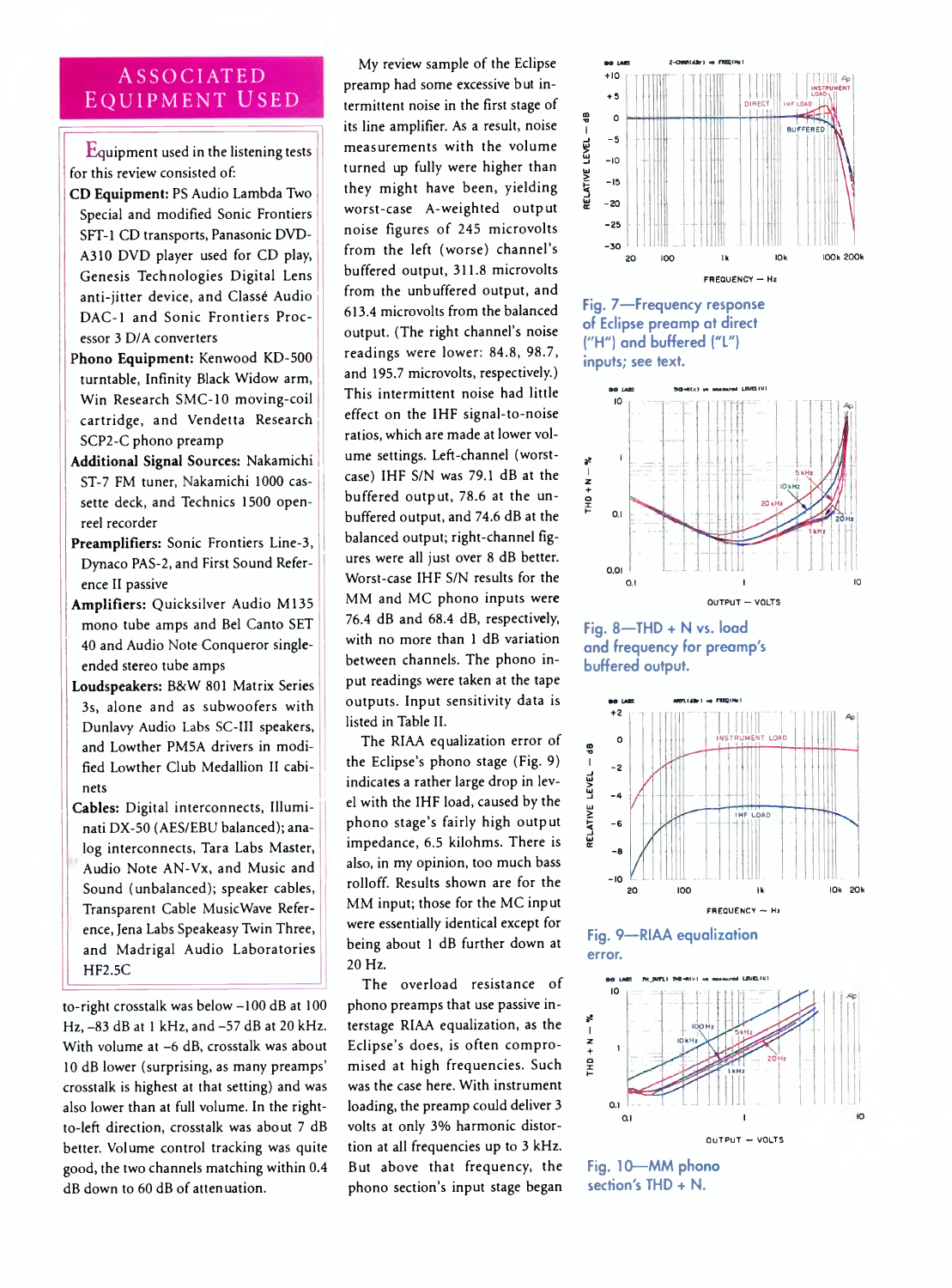## Technical Highlights

The first of the Kora Triode 100 SB's three stages, its input stage, is cleverly con figured as a four-resistor differential amplifier with gain. The input tube is a 6922 dual triode connected as a differential amplifier, one triode section acting as the noninverting input while the other acts as the inverting input. Voltage dividers made up of two equal-value resistors feed the grids of the noninverting and inverting sides from the positive and negative terminals of the bal anced XLR input jack. Unbalanced signals from the phono input jack directly feed the noninverting triode's grid; because this is a differential amp, the two triodes then pass equal-amplitude signals of opposite phase to the second stage.

What's unusual about this circuit is that it develops gain, even though all four resis tors of the two voltage dividers are the same value. Usually, in differential amps that produce gain, they aren't—the gain is proportional to the ratio between the input and shunt resistors in each divider. Designers who want reasonably high gain must then choose between using small input re sistors that lower the input impedance or large shunt resistors that slow the circuit down.

In the usual topology, the shunt resistor of the voltage divider feeding the inverting tube's grid would connect to the stage's output, providing a feedback path. Kora's clever touch was to add a third voltage divider, at the stage's output, and connect the original feedback resistor to the junction of the new divider's two resistors. (The new divider now provides the feedback.) The stage's (and hence the amp's) gain is determined by the ratio between the resistance connected to the amplifier output and the smaller re sistance that shunts to ground through a capacitor. This arrangement provides gain without lowering input impedance or slowing the circuit. It also serves as a new feedback path.

An N-channel J-FET (junction FET) is used as a constant-current source for the 6922's cathodes, which are tied together. The grids are ground-based, via their gridleak resistors (the shunt resistors of the

first two voltage dividers). As a result, the tubes' grid bias will also be the cathode voltage. This voltage is high enough to properly polarize the J-FET, which is therefore connected to ground rather than to a negative supply. The plate resistor for the 6922's noninverting input side has a fixed value, but the plate resistor for the inverting input side is a rheostat (variable resistor), which can be adjusted to null out dis tortion or to equalize the voltages on both plates. These plates are capacitor coupled to the grids of the second stage.

The second stage is another differential amplifier, using a pair of EL84 pentode power tubes. A balance potentiometer is connected between the cathodes of the two tubes; its wiper is connected through a rheostat to a regulated  $-166$ -volt supply, as are the El 84s' grid resistors. The screen grids of the tubes are connected to ground, and the cathode voltage is below ground, creating the right balance of voltages for pentode operation. The plate outputs of this second, or driver, stage are capacitorcoupled to the grids of the output tubes through resistors whose purpose is to prevent parasitic oscillation. The 6C33 output tubes have a low amplification factor (mu) and thus require high drive voltages; this drive circuit provides those voltages while keeping distortion low.

The -166-volt supply also provides adjustable negative grid bias for the output tubes. The two tubes' cathodes are linked through a nonpolarized electrolytic capaci tor bypassed by a film cap. This being a push-pull stage, the plates of the output tubes are connected to the ends of the out put transformer's primary winding. The center tap of this winding is connected to the +300-volt output supply, which is unregulated. Overall negative feedback is taken from the 8-ohm tap of the output transformer's secondary to the inverting side of the input stage.

The Triode 100 SB's main power transformer (another transformer handles the tube heaters) has two secondary windings, one for the positive supply and one for the negative. The unregulated positive supply's

capacitor input filter uses six 470-microfarad, 400-volt capacitors in parallel, whereas the negative supply's filter uses but one of these capacitors. (The unregulated positive supply powers the output stage, so it needs its six capacitors for energy storage. But the load on the unregulated negative supply is constant and much lighter, so a single capacitor is enough.) Because the positive and negative supplies come from different secondary windings, the regulators that follow' the positive and negative unregulated supplies can use same-sex (Nchannel or P-channel) devices. Each regulator consists of a series resistor feeding a series string of Zener diodes, the output of which feeds the gate of a series pass device (an N-channel MOS-FET power transistor) through an RC low-pass filter.

The Eclipse preamp also has some very unusual circuitry. All signal switching is done with relays, as is common in highend products. But the selected input signal, rather than going initially through the vol ume and balance controls (the usual case) passes directly into the first stage of the line amplifier. Like the amp, the preamp uses a 6922 dual triode in its first stage, but each half of the tube handles a different channel. Each of these halves acts as an invert ing feedback amplifier, receiving its input signal via its grid. Output and stage feedback are taken fiom the tube plates. Feedback from the stage output back to the tube grid is through two resistors in series; there is a stepped variable resistor between the junction of these resistors and ground, part of the rear-panel balance control.

The left and right outputs of the first stage feed the two sections of the volume control, whose output then goes to the line amp's second stage. Operated as a common cathode amplifier, the plate output of the second stage is directly coupled to the grid of the third. These stages each use one 6922 dual triode per channel.

This final stage of the line amp is configured as a split-load phase inverter, with matched cathode and plate resistors. Feedback is taken from the stage's cathode outputs to the second stage's input grids.